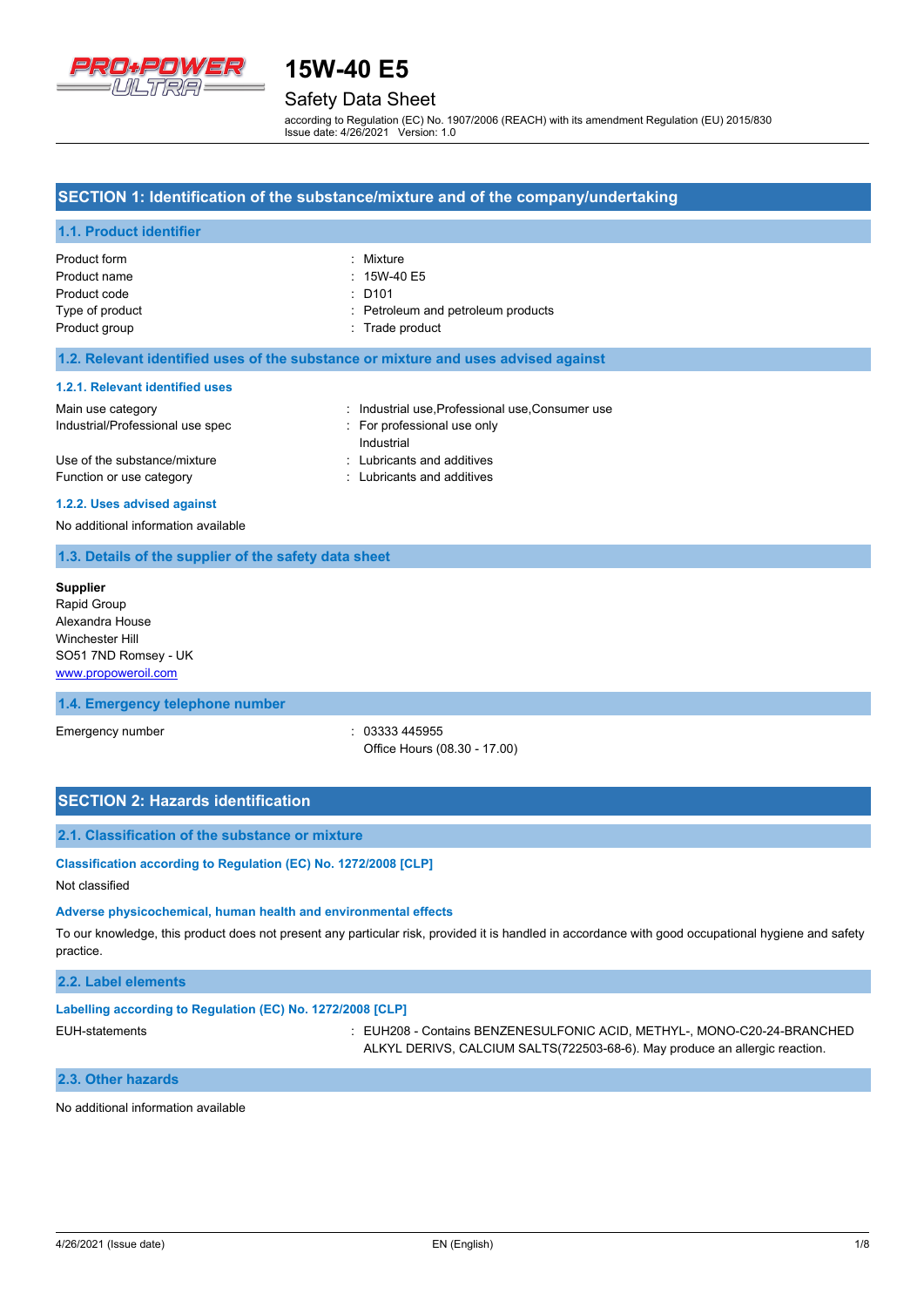# Safety Data Sheet

according to Regulation (EC) No. 1907/2006 (REACH) with its amendment Regulation (EU) 2015/830

### **SECTION 3: Composition/information on ingredients**

#### **3.1. Substances**

### Not applicable

### **3.2. Mixtures**

| <b>Name</b>                                                                                                                     | <b>Product identifier</b>                                                                                | $\frac{9}{6}$     | <b>Classification according to</b><br><b>Regulation (EC) No.</b><br>1272/2008 [CLP] |
|---------------------------------------------------------------------------------------------------------------------------------|----------------------------------------------------------------------------------------------------------|-------------------|-------------------------------------------------------------------------------------|
| Baseoil - Unspecified - Distillates (Petroleum),<br>Solvent-Dewaxed Heavy Paraffinic                                            | (CAS-No.) 64742-65-0<br>(EC-No.) 265-169-7<br>(EC Index-No.) 649-474-00-6<br>(REACH-no) 01-2119471299-27 | $\geq 20 - 530$   | Asp. Tox. 1, H304                                                                   |
| Baseoil - Unspecified - Distillates (Petroleum),<br>Hydrotreated Heavy Paraffinic                                               | (CAS-No.) 64742-54-7<br>(EC-No.) 265-157-1<br>(EC Index-No.) 649-467-00-8<br>(REACH-no) 01-2119484627-25 | $\geq 20 - 530$   | Asp. Tox. 1, H304                                                                   |
| <b>MINERAL OIL</b><br>substance with a Community workplace exposure limit                                                       | (CAS-No.) 64742-54-7<br>(EC-No.) MIXTURE<br>(REACH-no) 01-2119484627-25                                  | $\ge 5 - 5.5$     | Asp. Tox. 1, H304                                                                   |
| AMINES, POLYETHYLENEPOLY-, REACTION<br>PRODUCTS WITH 1,3-DIOXOLAN-2-ONE AND<br>SUCCINIC ANHYDRIDE MONOPOLYISOBUTENYL<br>DERIVS. | (CAS-No.) 147880-09-9<br>(EC-No.) 604-611-9                                                              | $\geq 2.5 - 5$    | Aquatic Chronic 4, H413                                                             |
| BENZENESULFONIC ACID, METHYL-, MONO-C20-<br>26-BRANCHED ALKYL DERIVS., CALCIUM SALTS                                            | (CAS-No.) 722503-69-7                                                                                    | $\geq 1 - 5.5$    | Aquatic Chronic 4, H413                                                             |
| BENZENESULFONIC ACID, METHYL-, MONO-C20-<br>24-BRANCHED ALKYL DERIVS., CALCIUM SALTS                                            | (CAS-No.) 722503-68-6                                                                                    | $\geq 0.25 - 5.1$ | Skin Sens. 1, H317<br>Aquatic Chronic 4, H413                                       |

Full text of H-statements: see section 16

## **SECTION 4: First aid measures**

## **4.1. Description of first aid measures**

| First-aid measures after inhalation   | : Remove person to fresh air and keep comfortable for breathing. |
|---------------------------------------|------------------------------------------------------------------|
| First-aid measures after skin contact | Wash skin with plenty of water.                                  |
| First-aid measures after eye contact  | Rinse eyes with water as a precaution.                           |
| First-aid measures after ingestion    | : Call a poison center or a doctor if you feel unwell.           |
|                                       |                                                                  |

**4.2. Most important symptoms and effects, both acute and delayed**

No additional information available

**4.3. Indication of any immediate medical attention and special treatment needed**

Treat symptomatically.

| <b>SECTION 5: Firefighting measures</b>                    |                                                  |  |  |
|------------------------------------------------------------|--------------------------------------------------|--|--|
| 5.1. Extinguishing media                                   |                                                  |  |  |
| Suitable extinguishing media                               | : Water spray. Dry powder. Foam. Carbon dioxide. |  |  |
| 5.2. Special hazards arising from the substance or mixture |                                                  |  |  |
| Hazardous decomposition products in case of fire           | : Toxic fumes may be released.                   |  |  |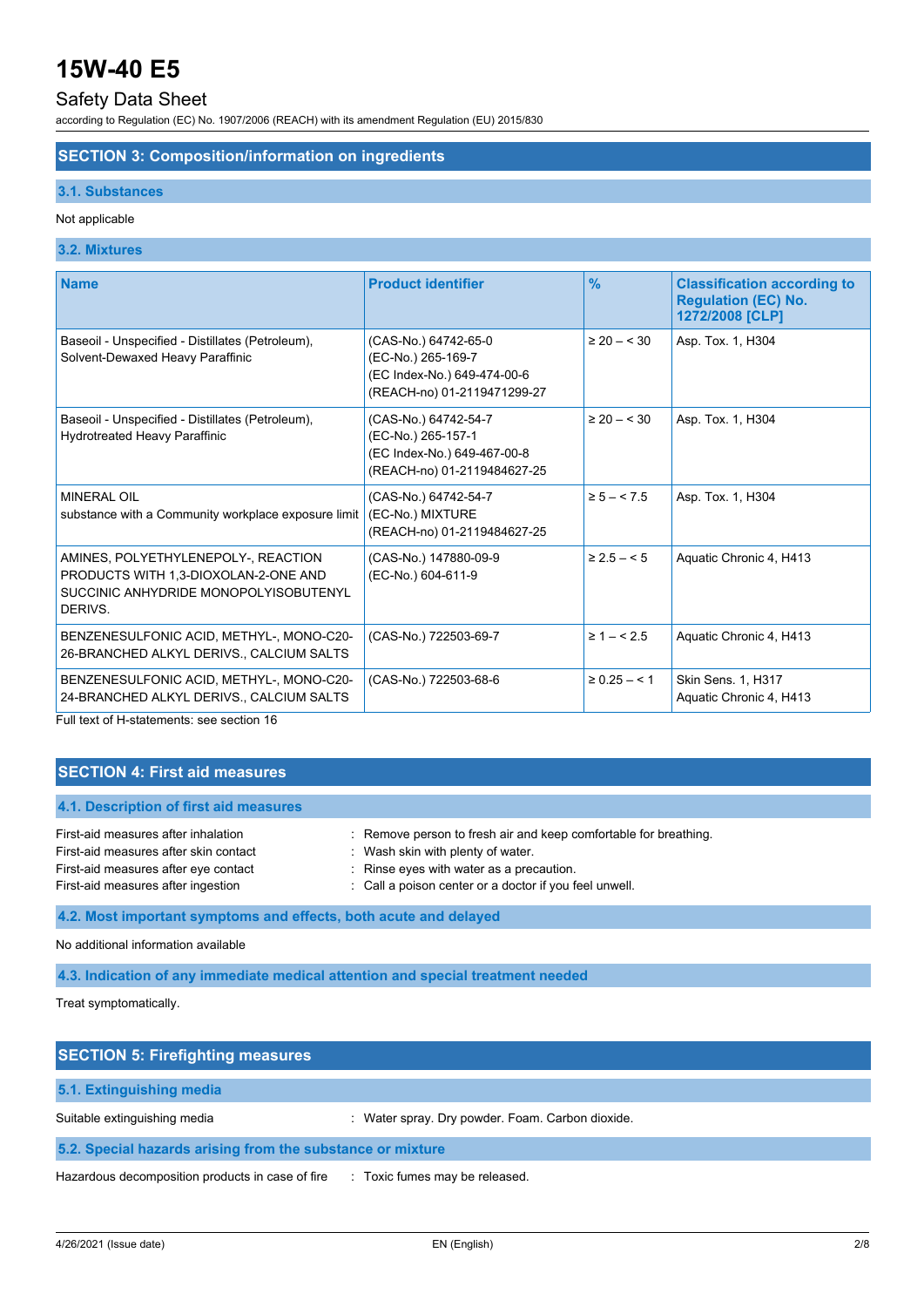# Safety Data Sheet

according to Regulation (EC) No. 1907/2006 (REACH) with its amendment Regulation (EU) 2015/830

Protection during firefighting  $\blacksquare$ : Do not attempt to take action without suitable protective equipment. Self-contained breathing apparatus. Complete protective clothing.

| <b>SECTION 6: Accidental release measures</b>                            |                                                                                                                                                                |  |  |
|--------------------------------------------------------------------------|----------------------------------------------------------------------------------------------------------------------------------------------------------------|--|--|
| 6.1. Personal precautions, protective equipment and emergency procedures |                                                                                                                                                                |  |  |
| 6.1.1. For non-emergency personnel<br>Emergency procedures               | : Ventilate spillage area.                                                                                                                                     |  |  |
| 6.1.2. For emergency responders                                          |                                                                                                                                                                |  |  |
| Protective equipment                                                     | : Do not attempt to take action without suitable protective equipment. For further information<br>refer to section 8: "Exposure controls/personal protection". |  |  |
| <b>6.2. Environmental precautions</b>                                    |                                                                                                                                                                |  |  |
| Avoid release to the environment.                                        |                                                                                                                                                                |  |  |
| 6.3. Methods and material for containment and cleaning up                |                                                                                                                                                                |  |  |
| Methods for cleaning up<br>Other information                             | : Take up liquid spill into absorbent material.<br>: Dispose of materials or solid residues at an authorized site.                                             |  |  |
| 6.4. Reference to other sections                                         |                                                                                                                                                                |  |  |

For further information refer to section 13.

| <b>SECTION 7: Handling and storage</b>                            |                                                                                                                                                                                          |
|-------------------------------------------------------------------|------------------------------------------------------------------------------------------------------------------------------------------------------------------------------------------|
| 7.1. Precautions for safe handling                                |                                                                                                                                                                                          |
| Precautions for safe handling<br>Hygiene measures                 | Ensure good ventilation of the work station. Wear personal protective equipment.<br>Do not eat, drink or smoke when using this product. Always wash hands after handling the<br>product. |
| 7.2. Conditions for safe storage, including any incompatibilities |                                                                                                                                                                                          |
| Storage conditions                                                | : Store in a well-ventilated place. Keep cool.                                                                                                                                           |
| 7.3. Specific end use(s)                                          |                                                                                                                                                                                          |
| No additional information available                               |                                                                                                                                                                                          |

# **SECTION 8: Exposure controls/personal protection**

### **8.1. Control parameters**

**8.1.1 National occupational exposure and biological limit values**

| <b>MINERAL OIL (64742-54-7)</b>                           |                      |  |
|-----------------------------------------------------------|----------------------|--|
| <b>EU - Indicative Occupational Exposure Limit (IOEL)</b> |                      |  |
| Local name                                                | Oil mist             |  |
| <b>IOEL TWA</b>                                           | $5 \text{ mg/m}^3$   |  |
| <b>IOEL STEL</b>                                          | 10 mg/m <sup>3</sup> |  |

#### **8.1.2. Recommended monitoring procedures**

No additional information available

## **8.1.3. Air contaminants formed**

No additional information available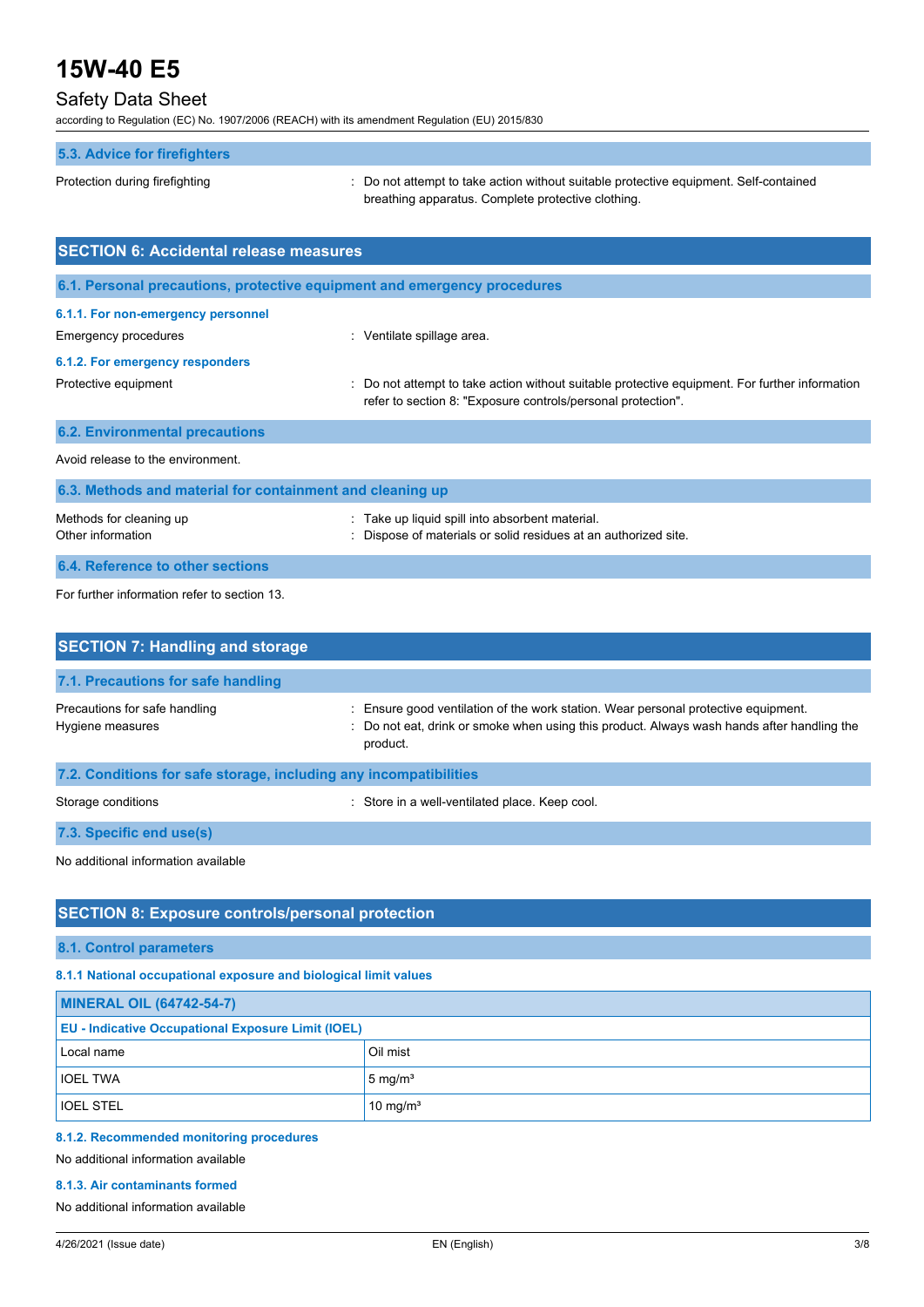# Safety Data Sheet

according to Regulation (EC) No. 1907/2006 (REACH) with its amendment Regulation (EU) 2015/830

#### **8.1.4. DNEL and PNEC**

No additional information available

### **8.1.5. Control banding**

No additional information available

**8.2. Exposure controls**

#### **8.2.1. Appropriate engineering controls**

#### **Appropriate engineering controls:**

Ensure good ventilation of the work station.

#### **8.2.2. Personal protection equipment**

#### **Personal protective equipment symbol(s):**



#### **8.2.2.1. Eye and face protection**

| Safety glasses | Eye protection: |  |
|----------------|-----------------|--|
|                |                 |  |

#### **8.2.2.2. Skin protection**

#### **Skin and body protection:**

Wear suitable protective clothing

#### **Hand protection:**

Protective gloves

#### **8.2.2.3. Respiratory protection**

### **Respiratory protection:**

In case of insufficient ventilation, wear suitable respiratory equipment

#### **8.2.2.4. Thermal hazards**

No additional information available

#### **8.2.3. Environmental exposure controls**

#### **Environmental exposure controls:**

Avoid release to the environment.

| <b>SECTION 9: Physical and chemical properties</b>         |                         |  |  |
|------------------------------------------------------------|-------------------------|--|--|
| 9.1. Information on basic physical and chemical properties |                         |  |  |
| Physical state                                             | $:$ Liquid              |  |  |
| Colour                                                     | $:$ brown.              |  |  |
| Odour                                                      | : Characteristic odour. |  |  |
| Odour threshold                                            | : No data available     |  |  |
| рH                                                         | : No data available.    |  |  |
| Relative evaporation rate (butylacetate=1)                 | : No data available     |  |  |
| Melting point                                              | : $<$ -35 °C            |  |  |
| Freezing point                                             | : No data available     |  |  |
| Boiling point                                              | : No data available     |  |  |
| Flash point                                                | : 226 °C                |  |  |
|                                                            |                         |  |  |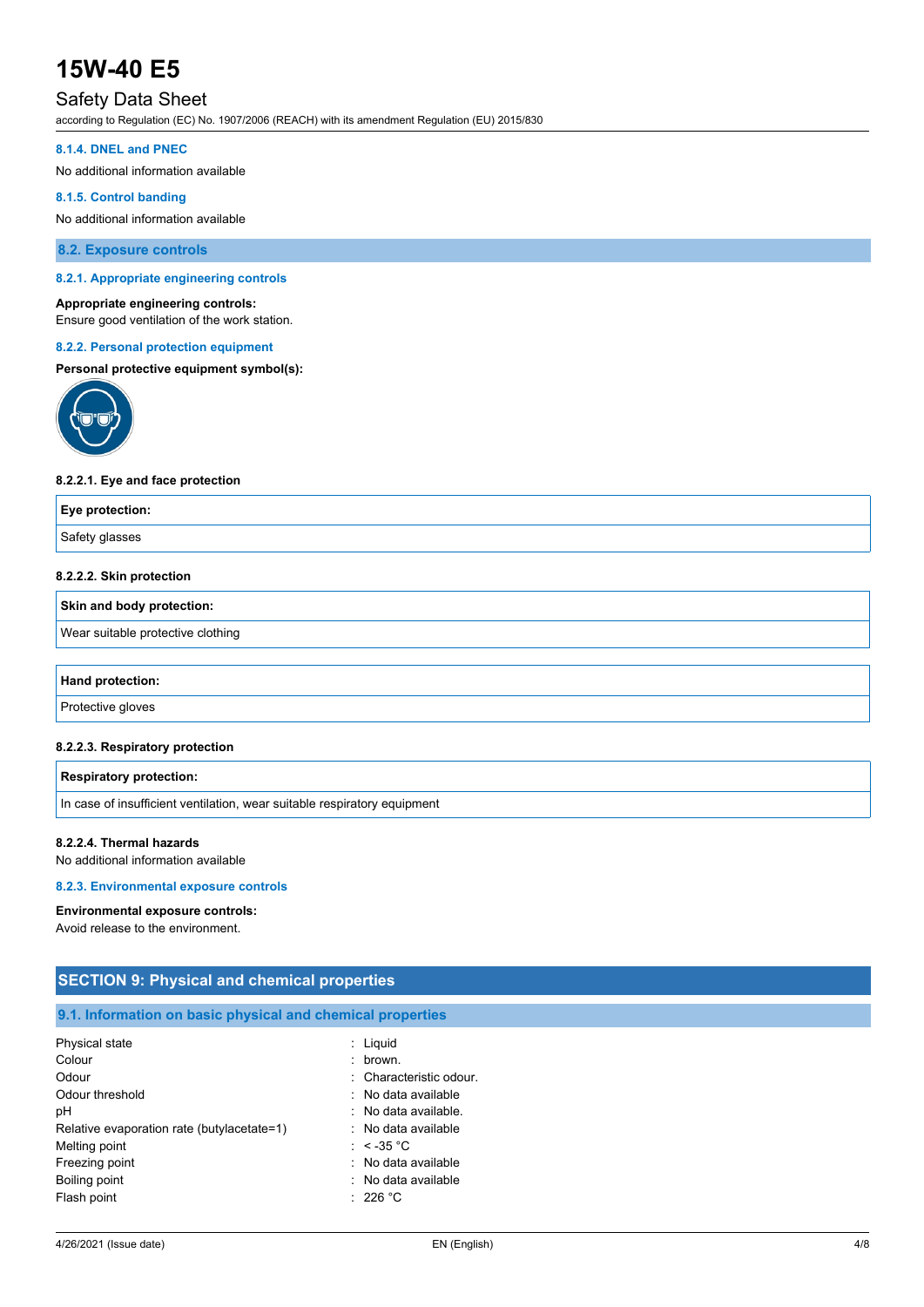# Safety Data Sheet

according to Regulation (EC) No. 1907/2006 (REACH) with its amendment Regulation (EU) 2015/830

| Auto-ignition temperature                       | : No data available.                |
|-------------------------------------------------|-------------------------------------|
| Decomposition temperature                       | No data available                   |
| Flammability (solid, gas)                       | $:$ Not applicable                  |
| Vapour pressure                                 | No data available                   |
| Relative vapour density at 20 °C                | $\therefore$ No data available.     |
| Relative density                                | $: 0.887 \ @ 15.5 \text{ deg } C$   |
| Solubility                                      | insoluble in water.                 |
| Partition coefficient n-octanol/water (Log Pow) | $:$ No data available               |
| Viscosity, kinematic                            | : 110 mm <sup>2</sup> /s @ 40 deg C |
| Viscosity, dynamic                              | : No data available                 |
| <b>Explosive properties</b>                     | No data available                   |
| Oxidising properties                            | $:$ No data available               |
| <b>Explosive limits</b>                         | No data available                   |
|                                                 |                                     |

## **9.2. Other information**

No additional information available

| <b>SECTION 10: Stability and reactivity</b> |  |
|---------------------------------------------|--|
|---------------------------------------------|--|

## **10.1. Reactivity**

The product is non-reactive under normal conditions of use, storage and transport.

**10.2. Chemical stability**

Stable under normal conditions.

**10.3. Possibility of hazardous reactions**

No dangerous reactions known under normal conditions of use.

**10.4. Conditions to avoid**

None under recommended storage and handling conditions (see section 7).

**10.5. Incompatible materials**

No additional information available

**10.6. Hazardous decomposition products**

Under normal conditions of storage and use, hazardous decomposition products should not be produced.

| <b>SECTION 11: Toxicological information</b> |                                               |  |
|----------------------------------------------|-----------------------------------------------|--|
| 11.1 Information on toxicological effects    |                                               |  |
| Acute toxicity (oral)                        | : Not classified                              |  |
| Acute toxicity (dermal)                      | : Not classified                              |  |
| Acute toxicity (inhalation)                  | : Not classified                              |  |
| Skin corrosion/irritation                    | : Not classified                              |  |
|                                              | pH: No data available.                        |  |
| Serious eye damage/irritation                | : Not classified                              |  |
|                                              | pH: No data available.                        |  |
| Respiratory or skin sensitisation            | : Not classified                              |  |
| Germ cell mutagenicity                       | : Not classified                              |  |
| Carcinogenicity                              | : Not classified                              |  |
| Reproductive toxicity                        | Not classified<br>$\mathcal{C}_{\mathcal{A}}$ |  |
| STOT-single exposure                         | : Not classified                              |  |
| STOT-repeated exposure                       | Not classified<br>٠.                          |  |
|                                              |                                               |  |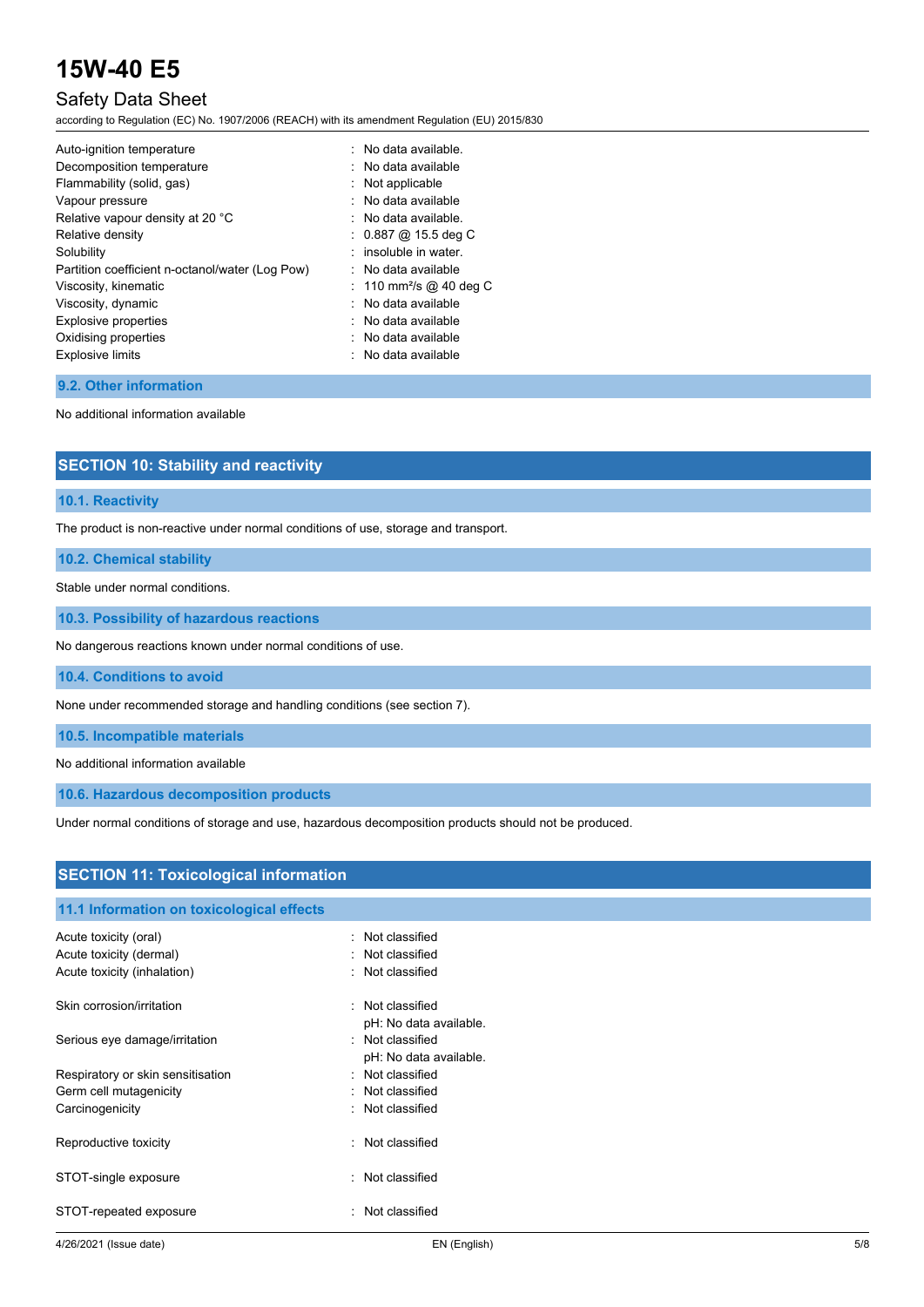# Safety Data Sheet

according to Regulation (EC) No. 1907/2006 (REACH) with its amendment Regulation (EU) 2015/830

| Aspiration hazard    | : Not classified                  |
|----------------------|-----------------------------------|
| 15W-40 E5            |                                   |
| Viscosity, kinematic | 110 mm <sup>2</sup> /s @ 40 deg C |

| <b>SECTION 12: Ecological information</b>                                                                                           |                                                                                                                                                                        |
|-------------------------------------------------------------------------------------------------------------------------------------|------------------------------------------------------------------------------------------------------------------------------------------------------------------------|
| 12.1. Toxicity                                                                                                                      |                                                                                                                                                                        |
| Ecology - general<br>Hazardous to the aquatic environment, short-term<br>(acute)<br>Hazardous to the aquatic environment, long-term | The product is not considered harmful to aquatic organisms nor to cause long-term adverse<br>÷.<br>effects in the environment.<br>: Not classified<br>: Not classified |
| (chronic)<br>Not rapidly degradable                                                                                                 |                                                                                                                                                                        |
|                                                                                                                                     |                                                                                                                                                                        |
| 12.2. Persistence and degradability                                                                                                 |                                                                                                                                                                        |
| No additional information available                                                                                                 |                                                                                                                                                                        |
| 12.3. Bioaccumulative potential                                                                                                     |                                                                                                                                                                        |
| No additional information available                                                                                                 |                                                                                                                                                                        |
| 12.4. Mobility in soil                                                                                                              |                                                                                                                                                                        |
| No additional information available                                                                                                 |                                                                                                                                                                        |
| 12.5. Results of PBT and vPvB assessment                                                                                            |                                                                                                                                                                        |
| No additional information available                                                                                                 |                                                                                                                                                                        |
| 12.6. Other adverse effects                                                                                                         |                                                                                                                                                                        |
| No additional information available                                                                                                 |                                                                                                                                                                        |

| <b>SECTION 13: Disposal considerations</b> |                                                                                               |  |
|--------------------------------------------|-----------------------------------------------------------------------------------------------|--|
| 13.1. Waste treatment methods              |                                                                                               |  |
| Waste treatment methods                    | : Dispose of contents/container in accordance with licensed collector's sorting instructions. |  |

# **SECTION 14: Transport information**

| In accordance with ADR / IMDG / IATA / ADN / RID |                |                |                |                |
|--------------------------------------------------|----------------|----------------|----------------|----------------|
| <b>ADR</b>                                       | <b>IMDG</b>    | <b>IATA</b>    | <b>ADN</b>     | <b>RID</b>     |
| 14.1. UN number                                  |                |                |                |                |
| $UN -$                                           | Not applicable | Not applicable | Not applicable | Not applicable |
| 14.2. UN proper shipping name                    |                |                |                |                |
| Not applicable                                   | Not applicable | Not applicable | Not applicable | Not applicable |
| 14.3. Transport hazard class(es)                 |                |                |                |                |
| Not applicable                                   | Not applicable | Not applicable | Not applicable | Not applicable |
| 14.4. Packing group                              |                |                |                |                |
| Not applicable                                   | Not applicable | Not applicable | Not applicable | Not applicable |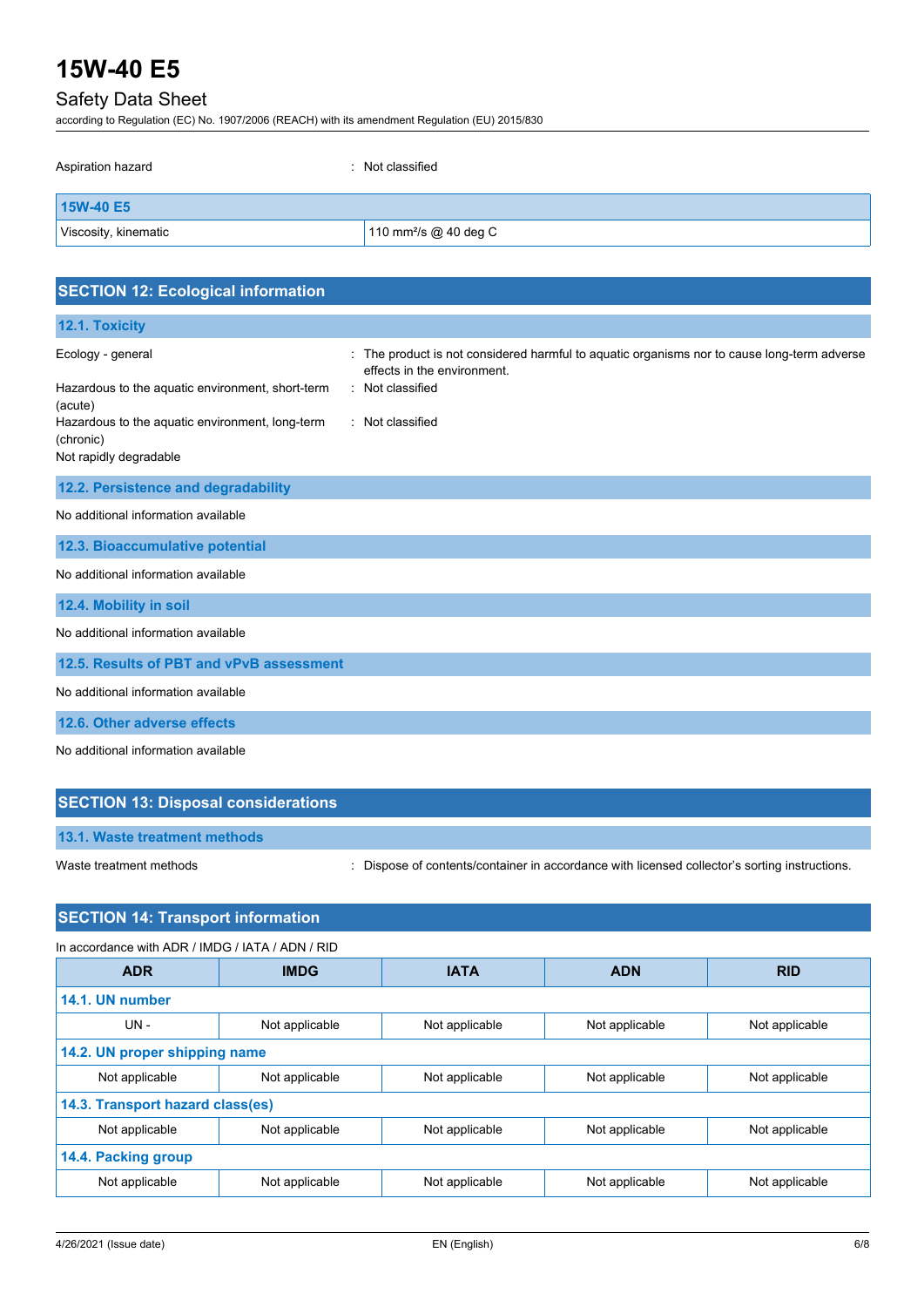# Safety Data Sheet

according to Regulation (EC) No. 1907/2006 (REACH) with its amendment Regulation (EU) 2015/830

| 14.5. Environmental hazards            |                |                |                |                |
|----------------------------------------|----------------|----------------|----------------|----------------|
| Dangerous for the<br>environment : No  | Not applicable | Not applicable | Not applicable | Not applicable |
| No supplementary information available |                |                |                |                |

#### **14.6. Special precautions for user**

**Overland transport** No data available **Transport by sea** Not applicable **Air transport** Not applicable **Inland waterway transport** Not applicable

**Rail transport** Not applicable

**14.7. Transport in bulk according to Annex II of Marpol and the IBC Code**

Not applicable

# **SECTION 15: Regulatory information**

**15.1. Safety, health and environmental regulations/legislation specific for the substance or mixture**

#### **15.1.1. EU-Regulations**

Contains no REACH substances with Annex XVII restrictions

Contains no substance on the REACH candidate list

Contains no REACH Annex XIV substances

Contains no substance subject to Regulation (EU) No 649/2012 of the European Parliament and of the Council of 4 July 2012 concerning the export and import of hazardous chemicals.

Contains no substance subject to Regulation (EU) No 2019/1021 of the European Parliament and of the Council of 20 June 2019 on persistent organic pollutants

#### **15.1.2. National regulations**

No additional information available

**15.2. Chemical safety assessment**

No chemical safety assessment has been carried out

## **SECTION 16: Other information**

| Abbreviations and acronyms: |                                                                                                 |
|-----------------------------|-------------------------------------------------------------------------------------------------|
| <b>ADN</b>                  | European Agreement concerning the International Carriage of Dangerous Goods by Inland Waterways |
| <b>ADR</b>                  | European Agreement concerning the International Carriage of Dangerous Goods by Road             |
| ATE                         | <b>Acute Toxicity Estimate</b>                                                                  |
| <b>BLV</b>                  | <b>Biological limit value</b>                                                                   |
| CAS-No.                     | <b>Chemical Abstract Service number</b>                                                         |
| <b>CLP</b>                  | Classification Labelling Packaging Regulation; Regulation (EC) No 1272/2008                     |
| <b>DMEL</b>                 | Derived Minimal Effect level                                                                    |
| <b>DNEL</b>                 | Derived-No Effect Level                                                                         |
| <b>EC50</b>                 | Median effective concentration                                                                  |